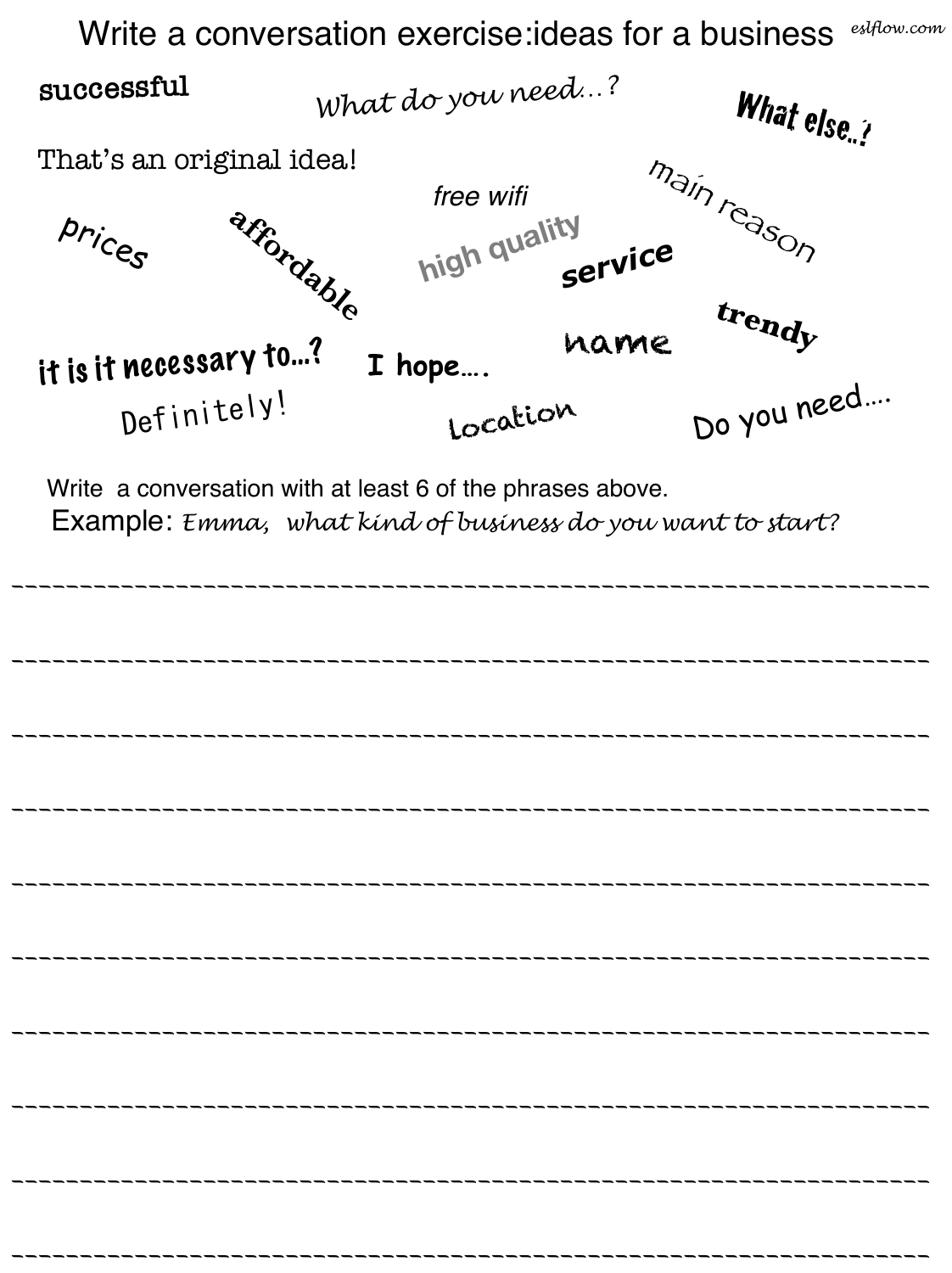## **Starting a business 1**

| Hey Kimberly, I heard that you're 1 _____________ starting a business. What kind of business are you 2 |  |
|--------------------------------------------------------------------------------------------------------|--|
|                                                                                                        |  |
| Yes Amy. 1 3_________________a laundry service.                                                        |  |
| So what's the 4 ____________________ to start this kind of business?                                   |  |
| Well when I go to a laundromat, I get bored 5 _____________.                                           |  |
| HmmmI get it. It 6 __________. What original ideas do you have 7 __________a laundry service?          |  |
| In my opinion, I think It must have, 8 __________ washing machines, free wifi, good prices,            |  |
| 9 _______________ seating, and we need to provide some 10 ___________. But I have a problem.           |  |
| What problem? 11_____________ location?                                                                |  |
| You're 12 _____________. I can't find a good location.                                                 |  |
| Oh! you're lucky! I have a good 13 ________________. I'll send you the information.                    |  |
| Thanks so much!                                                                                        |  |
| <b>Starting a business 2</b>                                                                           |  |
| Hey Justin, what do you want to do,1 ____________?                                                     |  |
| I want to 2 ______________ restaurant.                                                                 |  |
| So what do you need, 3 __________ a successful restaurant?                                             |  |
| It needs a good location, and the prices, have to be 4 ___________.                                    |  |
| HmmmmThat's not an 5 ___________, but it's true. What else?                                            |  |
| Well, I 6 ________, a minimalist restaurant. And, I want to 7 _______good customer service.            |  |
| Okay, and 8 _________ will you provide?                                                                |  |
| I will provide free wifi, and 9 __________. I want customers to 10 _____________.                      |  |
| Cool! I hope you'll 11 ______________________.                                                         |  |